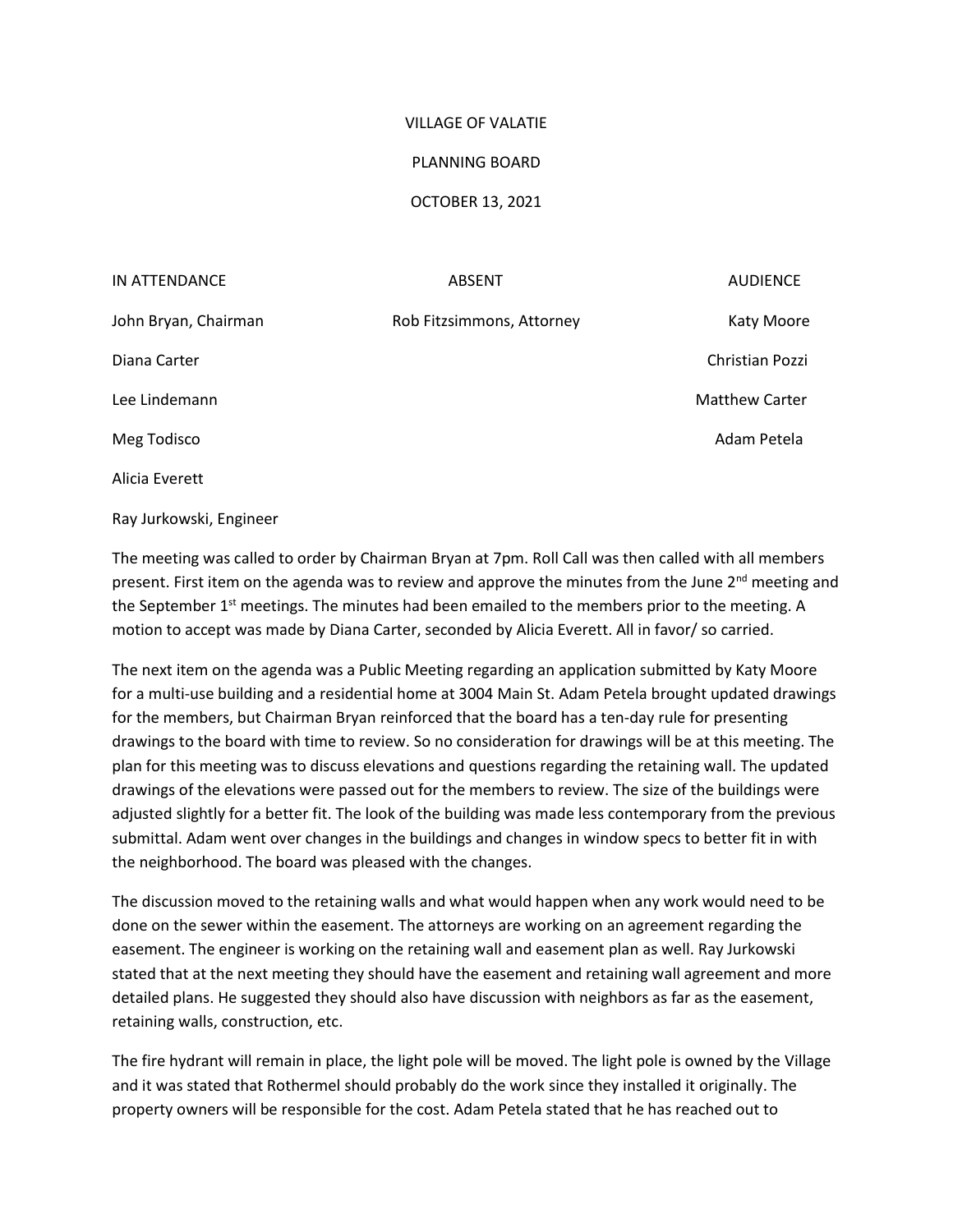National Grid regarding the utility lines over the easement that will be between the buildings. The representative from National Grid indicated that it would not be a problem to replace the poles with higher ones. With the intended retaining wall, the lines would be nine (9) feet off the ground, so higher poles will be necessary. The Fire Chief has requested a height of 14'6".

The next meeting may have to be in December due to scheduling and work to be done. Adam will be in touch with the building inspector/clerk when they are ready.

Meg Todisco asked about the age of the existing sewer lines. It was speculated that they were put in in the early 70's. Mr. Jurkowski said that the lines are pvc and in very good condition.

The next item on the agenda was a Public Meeting on an application from Paul Calcagno for a 55+ community. His engineer, Christian Pozzi, was present to represent him to the board. The Chairman discussed the process that would need to take place. The Village attorney will need to coordinate with the Town of Kinderhook attorney in proceeding with the annexation of Town property to the Village. Then it would need to be determined that the Village Planning Board would be the lead agency in proceeding further. The Planning Board will continue to work with the applicant as much as they can until the annexation is completed. The Board members should review and send questions/comments to the clerk who will then forward to the engineer. Chairman Bryan asked the engineer to present the plan again from the beginning because we have a new board member and Lee Linderman was not present in June when the plan was initially presented. Christian then proceeded to present the applicant's plan to the board. The plan is 49 single-family homes and six duplexes. Four units per acre as per the Village Zoning Code. He then briefly discussed hooking into Village water and sewer. We then discussed the storm drainage and run-off. More soil testing will be done and presented and reviewed by the Village Engineer. The Building Inspector/Clerk asked about how much water will be standing in the basin. Christian explained that there should not be standing water more than 48 hours after a major storm. Chairman Bryan questioned the SEQRA standing. Mr. Pozzi explained that they have prepared the SEQRA questionnaire and will continue to meet those standards. Lee Linderman stated that he had seen about three conceptions of this plan over the years. Mr. Pozzi explained he has been involved in the plan this year. Mr. Bryan stated that the board is agreeable that this is a good use for this area.

Ray Jurkowski expressed that it would be very helpful if the Engineer could write up a narrative on the project. Giving a full description of the property and the plan, how it will be operated, water and sewer, etc. This would be helpful not just for the Planning Board, but also the Town and Village Boards for the annexation process to give a better understanding by all. More information on water and sewer, meters, common areas, ownership going forth. Water and Sewer work will be coordinated between the Columbia County Health Department and the NYS DEC and the Village Engineers.

Lee Linderman questioned required parking as per Village Zoning Code. The proposed plan will meet parking requirements according to Village Code. John Bryan mentioned including amenities in the narrative. Sidewalks were discussed. Possibly a walk/bike path within the road or something similar. Other amenities were brought up and discussed, a dog park, open space, community area or building, landscaping, etc.